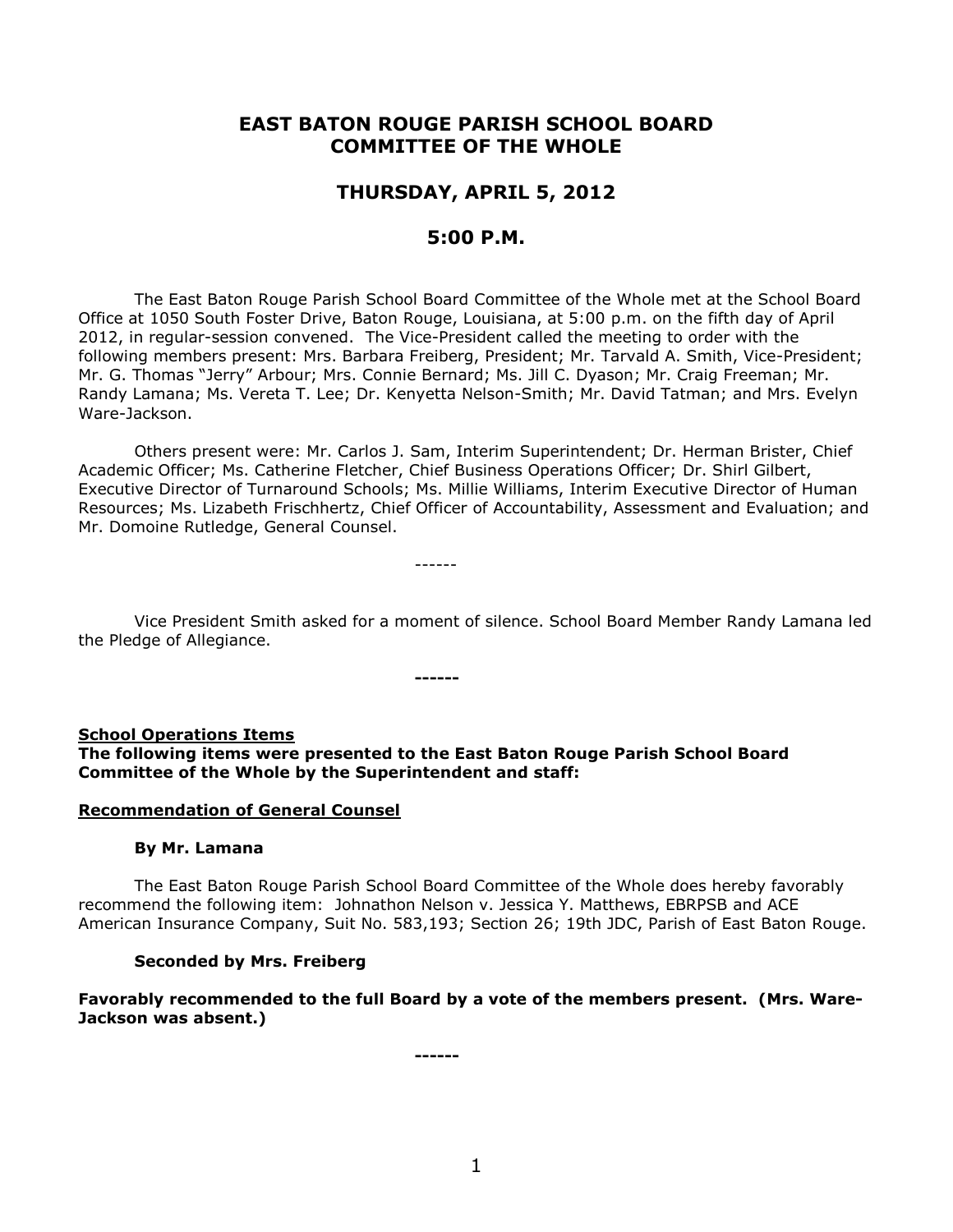## **Recommendation of General Counsel**

## **By Mrs. Bernard**

The East Baton Rouge Parish School Board Committee of the Whole does hereby favorably recommend the following item: Darren Johnson v. East Baton Rouge Parish School Board and Tausha Jefferson, Suit No.: 569,357; Section 22; 19th JDC, Parish of East Baton Rouge.

## **Seconded by Mr. Arbour**

**Favorably recommended to the full Board by a vote of the members present. (Mrs. Ware-Jackson was absent.)**

**------**

#### **Finance**

**The following items were presented to the East Baton Rouge Parish School Board Committee of the Whole by the Superintendent and staff:**

#### **Revised General Fund Budget 2011-2012**

#### **By Mr. Arbour**

The East Baton Rouge Parish School Board Committee of the Whole does hereby favorably recommend the following item: approval of the Revised 2011-2012 General Fund Budget for the East Baton Rouge Parish School System.

## **Seconded by Mr. Lamana**

**Favorably recommended to the full Board by a vote of the members present. (Mrs. Ware-Jackson was absent.)**

**------**

## **Revised Education Jobs Fund Budget 2011-2012**

## **By Mr. Arbour**

The East Baton Rouge Parish School Board Committee of the Whole does hereby favorably recommend the following item: approval of the Revised Education Jobs Fund Budget for 2011-2012.

## **Seconded by Ms. Dyason**

**Favorably recommended to the full Board by a vote of the members present. (Mrs. Ware-Jackson was absent.)**

**------**